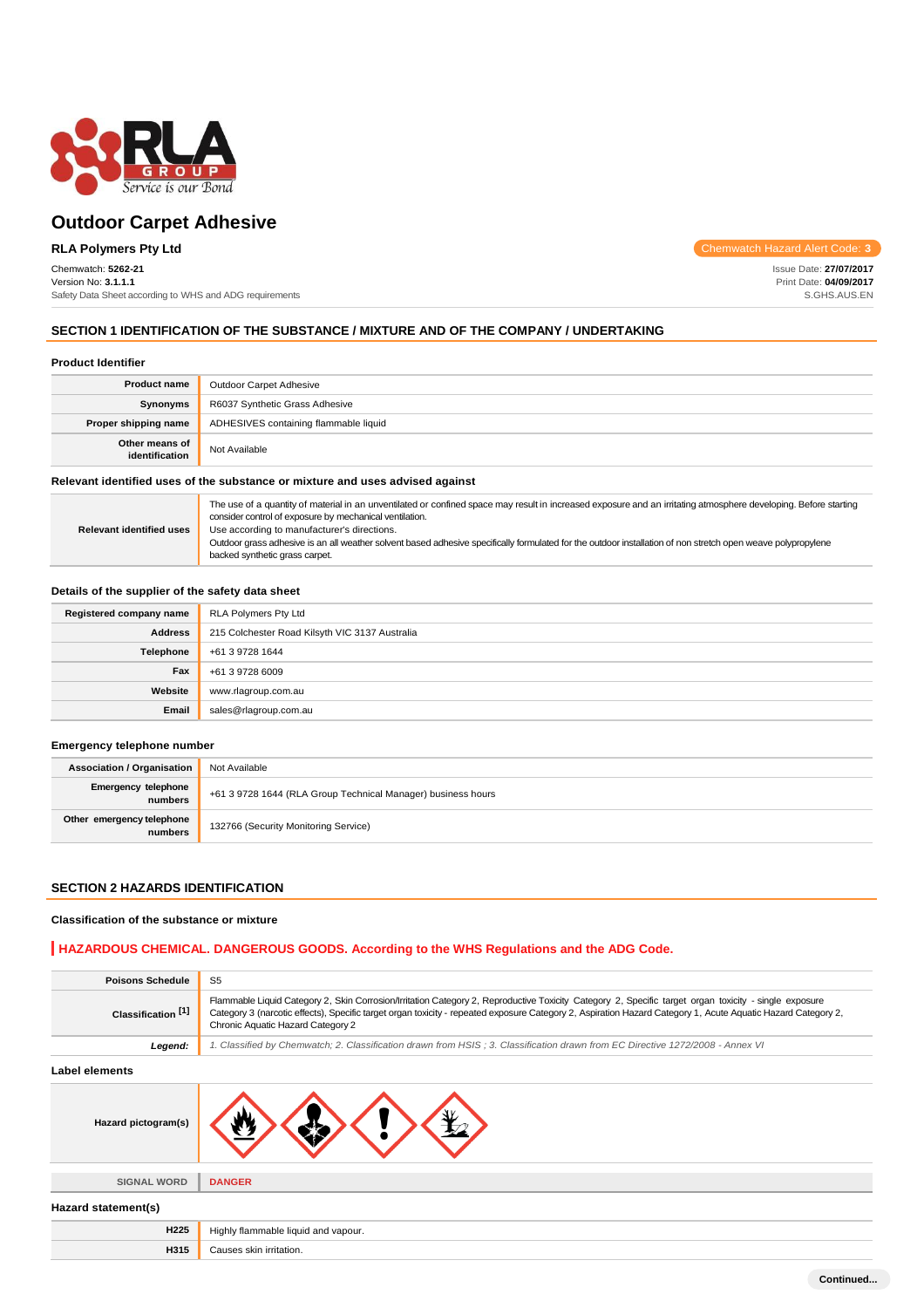| <b>H361</b> | Suspected of damaging fertility or the unborn child.               |  |
|-------------|--------------------------------------------------------------------|--|
| <b>H336</b> | May cause drowsiness or dizziness.                                 |  |
| H373        | May cause damage to organs through prolonged or repeated exposure. |  |
| H304        | May be fatal if swallowed and enters airways.                      |  |
| H411        | Toxic to aquatic life with long lasting effects.                   |  |
|             |                                                                    |  |

### **Precautionary statement(s) Prevention**

| P201 | Obtain special instructions before use.                            |
|------|--------------------------------------------------------------------|
| P210 | Keep away from heat/sparks/open flames/hot surfaces. - No smoking. |
| P260 | Do not breathe dust/fume/gas/mist/vapours/spray.                   |
| P271 | Use only outdoors or in a well-ventilated area.                    |

### **Precautionary statement(s) Response**

| P301+P310 | IF SWALLOWED: Immediately call a POISON CENTER or doctor/physician. |  |
|-----------|---------------------------------------------------------------------|--|
| P308+P313 | IF exposed or concerned: Get medical advice/attention.              |  |
| P331      | Do NOT induce vomiting.                                             |  |
| P362      | Take off contaminated clothing and wash before reuse.               |  |

#### **Precautionary statement(s) Storage**

| P403+P235 | Store<br>≧ Keep cool.<br>all vantilatad placa.<br>10 <del>.</del><br>. |
|-----------|------------------------------------------------------------------------|
| 9405      | ' ur<br>$   -$                                                         |

### **Precautionary statement(s) Disposal**

**P501** Dispose of contents/container in accordance with local regulations.

### **SECTION 3 COMPOSITION / INFORMATION ON INGREDIENTS**

#### **Substances**

See section below for composition of Mixtures

#### **Mixtures**

| <b>CAS No</b> | %[weight] | Name                                        |  |
|---------------|-----------|---------------------------------------------|--|
| 64742-89-8.   | $30 - 60$ | mixed hexanes aliphatic hydrocarbon solvent |  |
| 110-54-3      | $0 - 5$   | ∽exane                                      |  |

### **SECTION 4 FIRST AID MEASURES**

**Description of first aid measures**

| <b>Eye Contact</b>  | If this product comes in contact with the eyes:<br>Wash out immediately with fresh running water.<br>Ensure complete irrigation of the eye by keeping eyelids apart and away from eye and moving the eyelids by occasionally lifting the upper and lower lids.<br>Seek medical attention without delay; if pain persists or recurs seek medical attention.<br>Removal of contact lenses after an eye injury should only be undertaken by skilled personnel.                                                                                                                                                                                                                                  |
|---------------------|----------------------------------------------------------------------------------------------------------------------------------------------------------------------------------------------------------------------------------------------------------------------------------------------------------------------------------------------------------------------------------------------------------------------------------------------------------------------------------------------------------------------------------------------------------------------------------------------------------------------------------------------------------------------------------------------|
| <b>Skin Contact</b> | If skin contact occurs:<br>Immediately remove all contaminated clothing, including footwear.<br>Flush skin and hair with running water (and soap if available).<br>Seek medical attention in event of irritation.                                                                                                                                                                                                                                                                                                                                                                                                                                                                            |
| Inhalation          | If fumes or combustion products are inhaled remove from contaminated area.<br>Lay patient down. Keep warm and rested.<br>Prostheses such as false teeth, which may block airway, should be removed, where possible, prior to initiating first aid procedures.<br>Apply artificial respiration if not breathing, preferably with a demand valve resuscitator, bag-valve mask device, or pocket mask as trained. Perform CPR if<br>necessary.<br>Transport to hospital, or doctor.                                                                                                                                                                                                             |
| Ingestion           | swallowed do NOT induce vomiting.<br>If vomiting occurs, lean patient forward or place on left side (head-down position, if possible) to maintain open airway and prevent aspiration.<br>Observe the patient carefully.<br>Never give liquid to a person showing signs of being sleepy or with reduced awareness; i.e. becoming unconscious.<br>Give water to rinse out mouth, then provide liquid slowly and as much as casualty can comfortably drink.<br>Seek medical advice.<br>Avoid giving milk or oils.<br>Avoid giving alcohol.<br>If spontaneous vomiting appears imminent or occurs, hold patient's head down, lower than their hips to help avoid possible aspiration of vomitus. |

#### **Indication of any immediate medical attention and special treatment needed**

Any material aspirated during vomiting may produce lung injury. Therefore emesis should not be induced mechanically or pharmacologically. Mechanical means should be used if it is considered necessary to evacuate the stomach contents; these include gastric lavage after endotracheal intubation. If spontaneous vomiting has occurred after ingestion, the patient should be monitored for difficult breathing, as adverse effects of aspiration into the lungs may be delayed up to 48 hours.

Following acute or short term repeated exposures to n-hexane:

- Large quantities of n-hexane are expired by the lungs after vapour exposure (50-60%). Humans exposed to 100 ppm demonstrate an n-hexane biological half life of 2 hours.
- Initial attention should be directed towards evaluation and support of respiration. Cardiac dysrhythmias are a potential complication.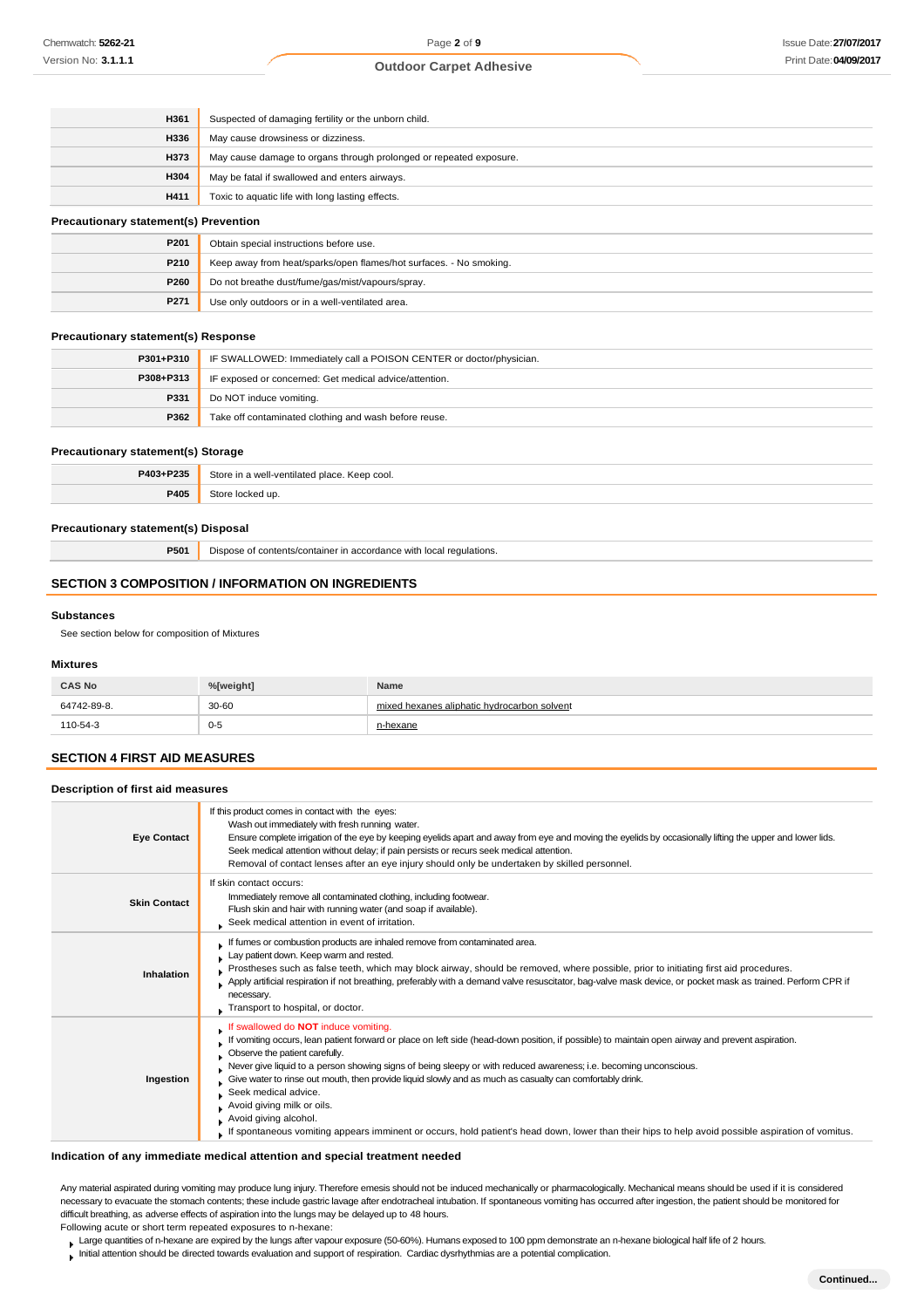### **INGESTION:**

In ecac syrup should be considered for ingestion of pure hexane exceeding 2-3ml/kg. Extreme caution must be taken to avoid aspiration since small amounts of n-hexane intratracheally, produce a severe chemicalpneumonitis.

[*Ellenhorn and Barceloux: Medical Toxicology*]

|                                                                                                                                                                                                 | BIOLOGICAL EXPOSURE INDEX - BEI |               |           |
|-------------------------------------------------------------------------------------------------------------------------------------------------------------------------------------------------|---------------------------------|---------------|-----------|
| BEIs represent the levels of determinants which are most likely to be observed in specimens collected in a healthy worker who has been exposed to chemicals to the same extent as a worker with |                                 |               |           |
| inhalation exposure to the Exposure Standard (ES or TLV).                                                                                                                                       |                                 |               |           |
| Determinant                                                                                                                                                                                     | Index                           | Sampling Time | Comments  |
| 1, 2.5-hexanedione in urine                                                                                                                                                                     | 5 mg/gm creatinine              | End of shift  | <b>NS</b> |
| 2. n-Hexane in end-exhaled air                                                                                                                                                                  |                                 |               | -SQ       |
| NS: Non-specific determinant; Metabolite observed following exposure to other materials.                                                                                                        |                                 |               |           |

SQ: Semi-quantitative determinant; Interpretation may be ambiguous - should be used as a screening test or confirmatory test.

### **SECTION 5 FIREFIGHTING MEASURES**

### **Extinguishing media**

- Foam.
- Dry chemical powder. BCF (where regulations permit).
- Carbon dioxide.
- 

### **Special hazards arising from the substrate or mixture**

| Fire Incompatibility | ▶ Avoid contamination with oxidising agents i.e. nitrates, oxidising acids, chlorine bleaches, pool chlorine etc. as ignition may result |
|----------------------|------------------------------------------------------------------------------------------------------------------------------------------|
|----------------------|------------------------------------------------------------------------------------------------------------------------------------------|

### **Advice for firefighters**

| <b>Fire Fighting</b>         | Alert Fire Brigade and tell them location and nature of hazard.<br>May be violently or explosively reactive.<br>Wear breathing apparatus plus protective gloves in the event of a fire.<br>Prevent, by any means available, spillage from entering drains or water course.                                                                                                                                                                                                                                                                           |
|------------------------------|------------------------------------------------------------------------------------------------------------------------------------------------------------------------------------------------------------------------------------------------------------------------------------------------------------------------------------------------------------------------------------------------------------------------------------------------------------------------------------------------------------------------------------------------------|
| <b>Fire/Explosion Hazard</b> | Liquid and vapour are highly flammable.<br>Severe fire hazard when exposed to heat, flame and/or oxidisers.<br>Vapour may travel a considerable distance to source of ignition.<br>Heating may cause expansion or decomposition leading to violent rupture of containers.<br>Combustion products include:<br>carbon dioxide (CO2)<br>other pyrolysis products typical of burning organic material.<br>Contains low boiling substance: Closed containers may rupture due to pressure buildup under fire conditions.<br>May emit clouds of acrid smoke |
| <b>HAZCHEM</b>               | $\cdot$ 3YE                                                                                                                                                                                                                                                                                                                                                                                                                                                                                                                                          |

### **SECTION 6 ACCIDENTAL RELEASE MEASURES**

**Personal precautions, protective equipment and emergency procedures**

See section 8

#### **Environmental precautions**

See section 12

### **Methods and material for containment and cleaning up**

| <b>Minor Spills</b> | Remove all ignition sources.<br>Clean up all spills immediately.<br>Avoid breathing vapours and contact with skin and eyes.<br>Control personal contact with the substance, by using protective equipment.   |
|---------------------|--------------------------------------------------------------------------------------------------------------------------------------------------------------------------------------------------------------|
| <b>Major Spills</b> | Clear area of personnel and move upwind.<br>Alert Fire Brigade and tell them location and nature of hazard.<br>May be violently or explosively reactive.<br>Wear breathing apparatus plus protective gloves. |

Personal Protective Equipment advice is contained in Section 8 of the SDS.

### **SECTION 7 HANDLING AND STORAGE**

#### **Precautions for safe handling**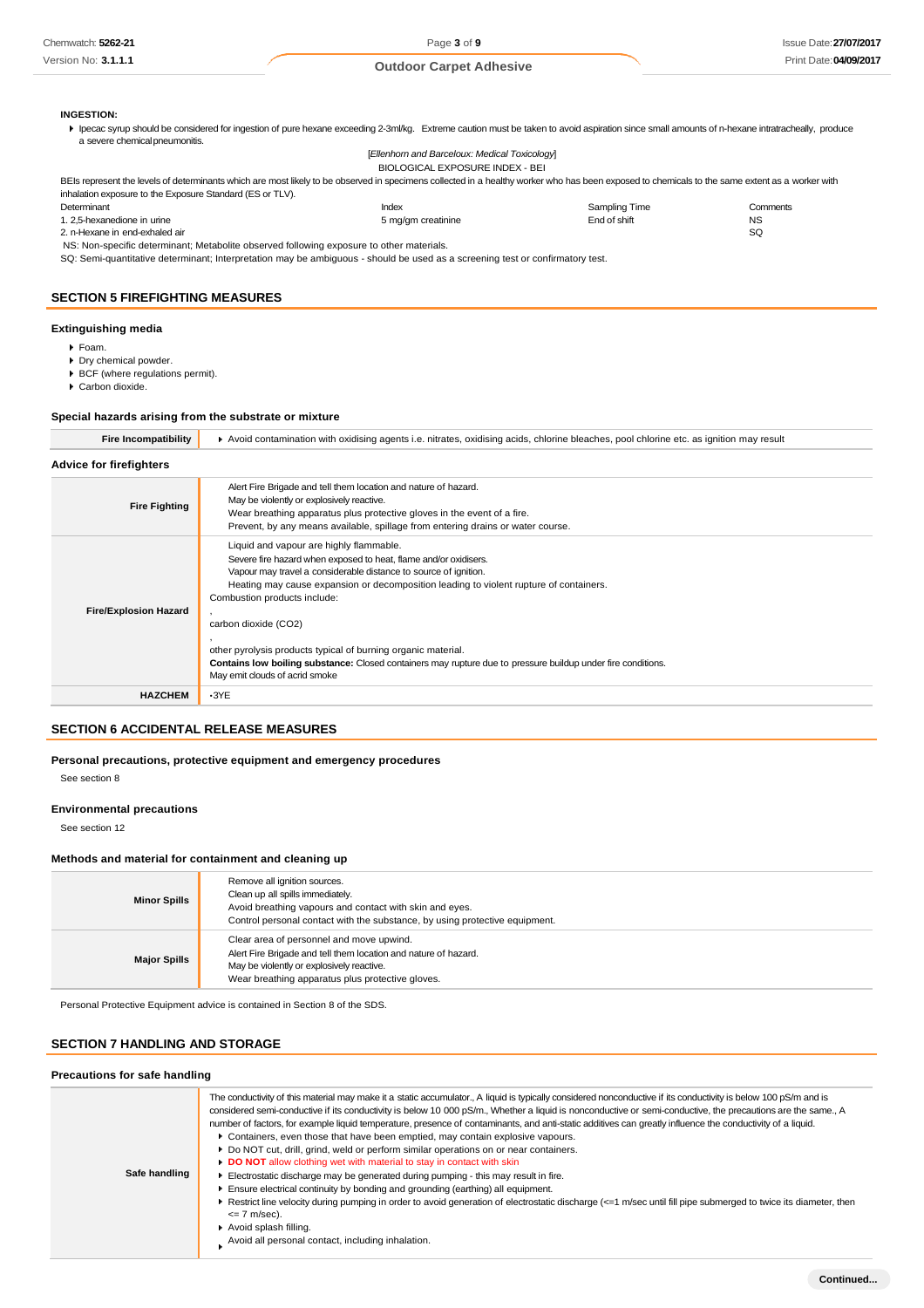|                         | • Wear protective clothing when risk of exposure occurs.                                                                                                                                                                                       |
|-------------------------|------------------------------------------------------------------------------------------------------------------------------------------------------------------------------------------------------------------------------------------------|
|                         | Use in a well-ventilated area.                                                                                                                                                                                                                 |
|                         | Prevent concentration in hollows and sumps.                                                                                                                                                                                                    |
| Other information       | Store in original containers in approved flame-proof area.<br>No smoking, naked lights, heat or ignition sources.<br>DO NOT store in pits, depressions, basements or areas where vapours may be trapped.<br>▶ Keep containers securely sealed. |
|                         | Conditions for safe storage, including any incompatibilities                                                                                                                                                                                   |
|                         | ▶ Packing as supplied by manufacturer.                                                                                                                                                                                                         |
|                         | Plastic containers may only be used if approved for flammable liquid.                                                                                                                                                                          |
|                         | • Check that containers are clearly labelled and free from leaks.                                                                                                                                                                              |
| Suitable container      | ► For low viscosity materials (i): Drums and jerry cans must be of the non-removable head type. (ii): Where a can is to be used as an inner package, the can<br>must have a screwed enclosure.                                                 |
|                         | ▶ For materials with a viscosity of at least 2680 cSt. (23 deg. C)                                                                                                                                                                             |
|                         | For manufactured product having a viscosity of at least 250 cSt.                                                                                                                                                                               |
| Storage incompatibility | Avoid reaction with oxidising agents                                                                                                                                                                                                           |
|                         |                                                                                                                                                                                                                                                |

### **SECTION 8 EXPOSURE CONTROLS / PERSONAL PROTECTION**

### **Control parameters**

### **OCCUPATIONAL EXPOSURE LIMITS (OEL)**

### **INGREDIENT DATA**

| Source                       | Inaredient | <b>Material name</b> | <b>TWA</b>        | <b>STEL</b>   | Peak          | <b>Notes</b>  |
|------------------------------|------------|----------------------|-------------------|---------------|---------------|---------------|
| Australia Exposure Standards | n-hexane   | Hexane (n-Hexane)    | 72 mg/m3 / 20 ppm | Not Available | Not Available | Not Available |

### **EMERGENCY LIMITS**

| Ingredient                                     | <b>Material name</b> | TEEL-1  | TEEL-2              | TEEL-3        |
|------------------------------------------------|----------------------|---------|---------------------|---------------|
| n-hexane                                       | Hexane               | 260 ppm | Not Available       | Not Available |
|                                                |                      |         |                     |               |
| Ingredient                                     | <b>Original IDLH</b> |         | <b>Revised IDLH</b> |               |
| mixed hexanes aliphatic<br>hydrocarbon solvent | Not Available        |         | Not Available       |               |
| n-hexane                                       | 5,000 ppm            |         | 1,100 [LEL] ppm     |               |

### **Exposure controls**

| Appropriate engineering<br>controls | Engineering controls are used to remove a hazard or place a barrier between the worker and the hazard. Well-designed engineering controls can be highly<br>effective in protecting workers and will typically be independent of worker interactions to provide this high level of protection.<br>The basic types of engineering controls are:<br>Process controls which involve changing the way a job activity or process is done to reduce the risk.<br>Enclosure and/or isolation of emission source which keeps a selected hazard "physically" away from the worker and ventilation that strategically "adds" and<br>"removes" air in the work environment.                                                                                                   |
|-------------------------------------|-------------------------------------------------------------------------------------------------------------------------------------------------------------------------------------------------------------------------------------------------------------------------------------------------------------------------------------------------------------------------------------------------------------------------------------------------------------------------------------------------------------------------------------------------------------------------------------------------------------------------------------------------------------------------------------------------------------------------------------------------------------------|
| <b>Personal protection</b>          |                                                                                                                                                                                                                                                                                                                                                                                                                                                                                                                                                                                                                                                                                                                                                                   |
| Eye and face protection             | Safety glasses with side shields.<br>Chemical goggles.<br>Contact lenses may pose a special hazard; soft contact lenses may absorb and concentrate irritants. A written policy document, describing the wearing of<br>lenses or restrictions on use, should be created for each workplace or task.                                                                                                                                                                                                                                                                                                                                                                                                                                                                |
| <b>Skin protection</b>              | See Hand protection below                                                                                                                                                                                                                                                                                                                                                                                                                                                                                                                                                                                                                                                                                                                                         |
| <b>Hands/feet protection</b>        | Wear chemical protective gloves, e.g. PVC.<br>Wear safety footwear or safety gumboots, e.g. Rubber<br>The selection of suitable gloves does not only depend on the material, but also on further marks of quality which vary from manufacturer to manufacturer. Where<br>the chemical is a preparation of several substances, the resistance of the glove material can not be calculated in advance and has therefore to be checked prior<br>to the application.<br>The exact break through time for substances has to be obtained from the manufacturer of the protective gloves and has to be observed when making a final<br>choice.<br>Personal hygiene is a key element of effective hand care.                                                              |
| <b>Body protection</b>              | See Other protection below                                                                                                                                                                                                                                                                                                                                                                                                                                                                                                                                                                                                                                                                                                                                        |
| Other protection                    | Overalls.<br>PVC Apron.<br>PVC protective suit may be required if exposure severe.<br>Evewash unit.<br>Some plastic personal protective equipment (PPE) (e.g. gloves, aprons, overshoes) are not recommended as they may produce static<br>electricity.<br>For large scale or continuous use wear tight-weave non-static clothing (no metallic fasteners, cuffs or pockets).<br>Non sparking safety or conductive footwear should be considered. Conductive footwear describes a boot or shoe with a sole made from a<br>conductive compound chemically bound to the bottom components, for permanent control to electrically ground the foot an shall dissipate static<br>electricity from the body to reduce the possibility of ignition of volatile compounds. |
| <b>Thermal hazards</b>              | Not Available                                                                                                                                                                                                                                                                                                                                                                                                                                                                                                                                                                                                                                                                                                                                                     |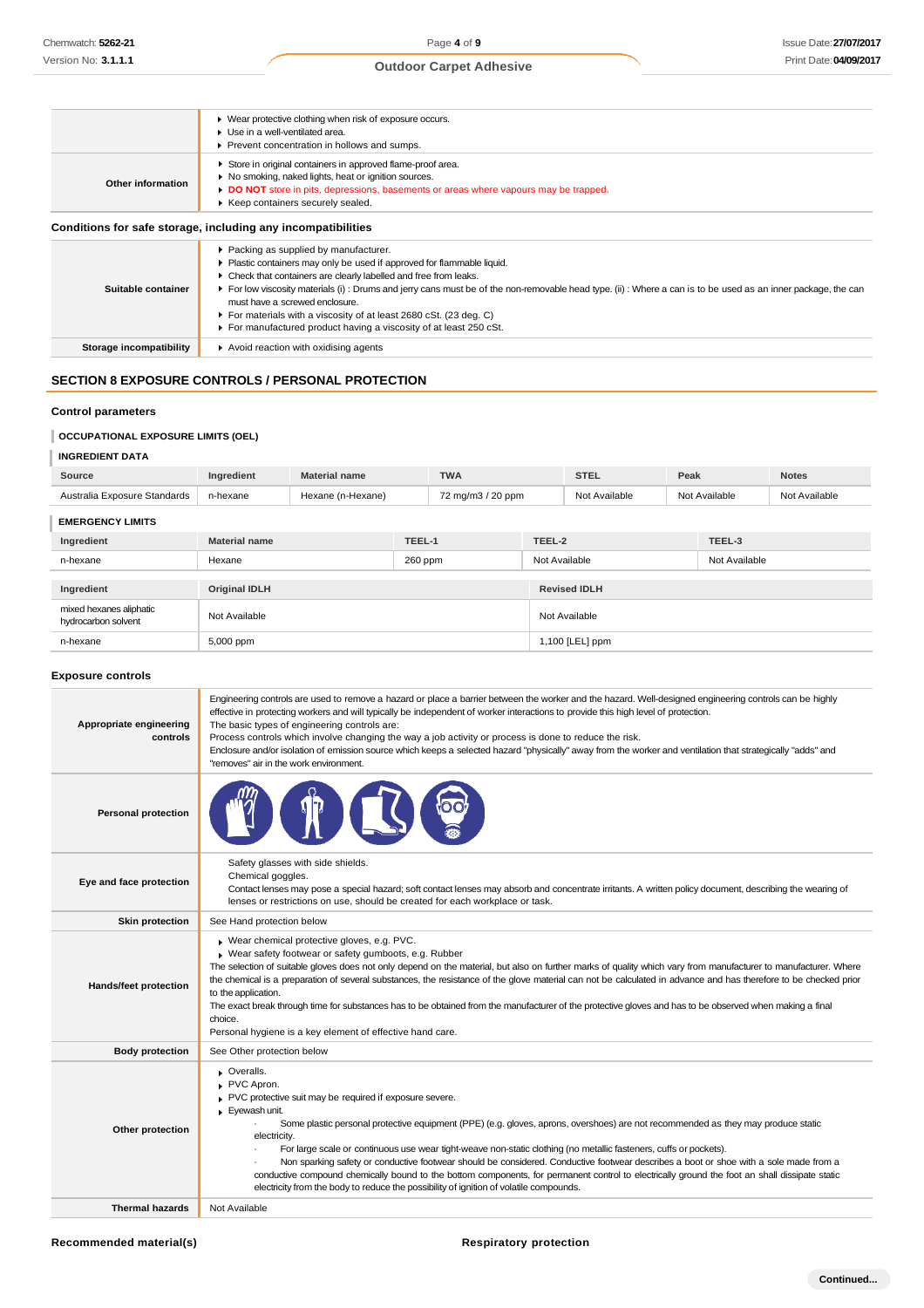#### **GLOVE SELECTION INDEX**

Glove selection is based on a modified presentation of the:

*"***Forsberg Clothing Performance Index".**

The effect(s) of the following substance(s) are taken into account in the *computer-*

*generated* selection: Outdoor Carpet Adhesive

| <b>Material</b>   | <b>CPI</b> |
|-------------------|------------|
| <b>BUTYL</b>      | C          |
| <b>NEOPRENE</b>   | C          |
| NEOPRENE/NATURAL  | C          |
| <b>NITRILE</b>    | C          |
| NITRILE+PVC       | C          |
| PE/EVAL/PE        | C          |
| <b>PVA</b>        | C          |
| <b>PVC</b>        | C          |
| SARANEX-23 2-PLY  | C          |
| <b>TEFLON</b>     | C          |
| <b>VITON</b>      | C          |
| VITON/CHLOROBUTYL | C          |
|                   |            |

\* CPI - Chemwatch Performance Index

A: Best Selection

B: Satisfactory; may degrade after 4 hours continuous immersion

C: Poor to Dangerous Choice for other than short term immersion

**NOTE**: As a series of factors will influence the actual performance of the glove, a final selection must be based on detailed observation. -

\* Where the glove is to be used on a short term, casual or infrequent basis, factors such as "feel" or convenience (e.g. disposability), may dictate a choice of gloves which might otherwise be unsuitable following long-term or frequent use. A qualified practitioner should be consulted.

### **SECTION 9 PHYSICAL AND CHEMICAL PROPERTIES**

#### **Information on basic physical and chemical properties**

|                                                 | Opaque beige highly flammable liquid paste; not miscible with water. |                                                   |                |
|-------------------------------------------------|----------------------------------------------------------------------|---------------------------------------------------|----------------|
| Appearance                                      |                                                                      |                                                   |                |
|                                                 |                                                                      |                                                   |                |
| <b>Physical state</b>                           | Liquid                                                               | Relative density (Water = 1)                      | 1.0            |
| Odour                                           | Not Available                                                        | <b>Partition coefficient</b><br>n-octanol / water | Not Available  |
| <b>Odour threshold</b>                          | Not Available                                                        | Auto-ignition temperature<br>$(^{\circ}C)$        | >200           |
| pH (as supplied)                                | Not Applicable                                                       | Decomposition<br>temperature                      | Not Available  |
| Melting point / freezing<br>point (°C)          | Not Available                                                        | <b>Viscosity (cSt)</b>                            | Not Available  |
| Initial boiling point and<br>boiling range (°C) | >75                                                                  | Molecular weight (g/mol)                          | Not Applicable |
| Flash point (°C)                                | <0 (naphtha)                                                         | <b>Taste</b>                                      | Not Available  |
| <b>Evaporation rate</b>                         | Not Available                                                        | <b>Explosive properties</b>                       | Not Available  |
| Flammability                                    | HIGHLY FLAMMABLE.                                                    | <b>Oxidising properties</b>                       | Not Available  |
| Upper Explosive Limit (%)                       | 7 (naphtha)                                                          | Surface Tension (dyn/cm or<br>$mN/m$ )            | Not Available  |
| Lower Explosive Limit (%)                       | 1 (naphtha)                                                          | <b>Volatile Component (%vol)</b>                  | Not Available  |
| Vapour pressure (kPa)                           | 8.65                                                                 | Gas group                                         | Not Available  |
| Solubility in water (g/L)                       | Immiscible                                                           | pH as a solution (1%)                             | Not Available  |
| Vapour density (Air = 1)                        | Not Available                                                        | VOC g/L                                           | Not Available  |

### **SECTION 10 STABILITY AND REACTIVITY**

| Reactivity                                 | See section 7                                                                                                                    |
|--------------------------------------------|----------------------------------------------------------------------------------------------------------------------------------|
| <b>Chemical stability</b>                  | Unstable in the presence of incompatible materials.<br>Product is considered stable.<br>Hazardous polymerisation will not occur. |
| Possibility of hazardous<br>reactions      | See section 7                                                                                                                    |
| <b>Conditions to avoid</b>                 | See section 7                                                                                                                    |
| Incompatible materials                     | See section 7                                                                                                                    |
| <b>Hazardous decomposition</b><br>products | See section 5                                                                                                                    |

Cartridge respirators should never be used for emergency ingress or in areas of unknown vapour concentrations or oxygen content. The wearer must be warned to leave the contaminated area immediately on detecting any odours through the respirator. The odour may indicate that the mask is not functioning properly, that the vapour concentration is too high, or that the mask is not properly fitted. Because of these limitations, only restricted use of cartridge respirators is considered appropriate.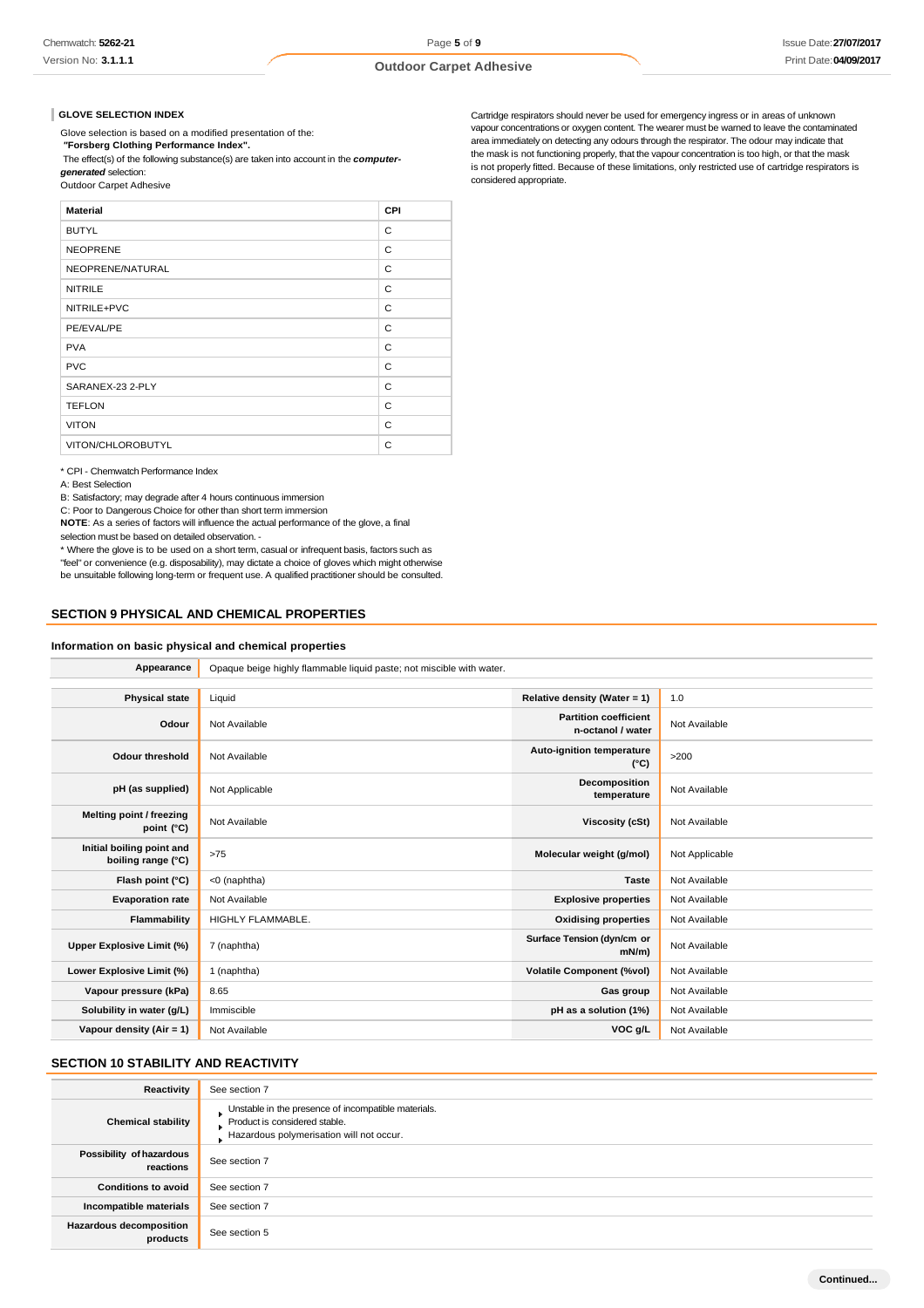### **SECTION 11 TOXICOLOGICAL INFORMATION**

### **Information on toxicological effects**

|                                                | There is some evidence to suggest that the material can cause respiratory irritation in some persons. The body's response to such irritation can cause further<br>lung damage.                                                                                                                                                                                                                                                                                                                                                                                                                                                              |                           |  |
|------------------------------------------------|---------------------------------------------------------------------------------------------------------------------------------------------------------------------------------------------------------------------------------------------------------------------------------------------------------------------------------------------------------------------------------------------------------------------------------------------------------------------------------------------------------------------------------------------------------------------------------------------------------------------------------------------|---------------------------|--|
| Inhaled                                        | Material is highly volatile and may quickly form a concentrated atmosphere in confined or unventilated areas. The vapour may displace and replace air in<br>breathing zone, acting as a simple asphyxiant. This may happen with little warning of overexposure.<br>Inhalation of high concentrations of gas/vapour causes lung irritation with coughing and nausea, central nervous depression with headache and dizziness,<br>slowing of reflexes, fatigue and inco-ordination.<br>Inhalation of aerosols (mists, fumes), generated by the material during the course of normal handling, may be damaging to the health of the individual. |                           |  |
| Ingestion                                      | Swallowing of the liquid may cause aspiration into the lungs with the risk of chemical pneumonitis; serious consequences may result. (ICSC13733)<br>Accidental ingestion of the material may be damaging to the health of the individual.                                                                                                                                                                                                                                                                                                                                                                                                   |                           |  |
| <b>Skin Contact</b>                            | This material can cause inflammation of the skin on contact in some persons.<br>The material may accentuate any pre-existing dermatitis condition<br>Skin contact with the material may damage the health of the individual; systemic effects may result following absorption.<br>Open cuts, abraded or irritated skin should not be exposed to this material<br>Entry into the blood-stream, through, for example, cuts, abrasions or lesions, may produce systemic injury with harmful effects. Examine the skin prior to the use<br>of the material and ensure that any external damage is suitably protected.                           |                           |  |
| Eye                                            | Limited evidence or practical experience suggests, that the material may cause eye irritation in a substantial number of individuals. Prolonged eye contact may<br>cause inflammation characterised by a temporary redness of the conjunctiva (similar to windburn).                                                                                                                                                                                                                                                                                                                                                                        |                           |  |
| Chronic                                        | Harmful: danger of serious damage to health by prolonged exposure through inhalation.<br>This material can cause serious damage if one is exposed to it for long periods. It can be assumed that it contains a substance which can produce severe<br>defects.<br>Ample evidence from experiments exists that there is a suspicion this material directly reduces fertility.<br>Substance accumulation, in the human body, may occur and may cause some concern following repeated or long-term occupational exposure.                                                                                                                       |                           |  |
|                                                |                                                                                                                                                                                                                                                                                                                                                                                                                                                                                                                                                                                                                                             |                           |  |
| <b>Outdoor Carpet Adhesive</b>                 | <b>TOXICITY</b>                                                                                                                                                                                                                                                                                                                                                                                                                                                                                                                                                                                                                             | <b>IRRITATION</b>         |  |
|                                                | Not Available                                                                                                                                                                                                                                                                                                                                                                                                                                                                                                                                                                                                                               | Not Available             |  |
| mixed hexanes aliphatic<br>hydrocarbon solvent | <b>TOXICITY</b>                                                                                                                                                                                                                                                                                                                                                                                                                                                                                                                                                                                                                             | <b>IRRITATION</b>         |  |
|                                                | Dermal (rabbit) LD50: >1900 mg/kg <sup>[1]</sup>                                                                                                                                                                                                                                                                                                                                                                                                                                                                                                                                                                                            | Eye(rabbit): 10 mg - mild |  |
|                                                | Oral (rat) LD50: >4500 mg/kg <sup>[1]</sup>                                                                                                                                                                                                                                                                                                                                                                                                                                                                                                                                                                                                 |                           |  |
|                                                | <b>TOXICITY</b>                                                                                                                                                                                                                                                                                                                                                                                                                                                                                                                                                                                                                             | <b>IRRITATION</b>         |  |

| n-hexane | <b>TOXICITY</b>                                               | <b>IRRITATION</b>         |
|----------|---------------------------------------------------------------|---------------------------|
|          | Dermal (rabbit) LD50: >2000 mg/kg <sup>[1]</sup>              | Eye(rabbit): 10 mg - mild |
|          | Inhalation (rat) LC50: 47890.526490288 mg/L/4H <sup>[2]</sup> |                           |
|          | Oral (rat) LD50: 28710 mg/kg <sup>[2]</sup>                   |                           |
|          |                                                               |                           |

*Legend: 1. Value obtained from Europe ECHA Registered Substances - Acute toxicity 2.\* Value obtained from manufacturer's SDS. Unless otherwise specified data extracted from RTECS - Register of Toxic Effect of chemical Substances*

| <b>MIXED HEXANES</b><br><b>ALIPHATIC</b><br><b>HYDROCARBON SOLVENT</b><br>& N-HEXANE | The material may be irritating to the eye, with prolonged contact causing inflammation. Repeated or prolonged exposure to irritants may produce conjunctivitis. |                                 |                                                                                          |
|--------------------------------------------------------------------------------------|-----------------------------------------------------------------------------------------------------------------------------------------------------------------|---------------------------------|------------------------------------------------------------------------------------------|
| <b>Acute Toxicity</b>                                                                | ◎                                                                                                                                                               | Carcinogenicity                 | $\circ$                                                                                  |
| <b>Skin Irritation/Corrosion</b>                                                     | ✔                                                                                                                                                               | Reproductivity                  | ✔                                                                                        |
| <b>Serious Eye</b><br>Damage/Irritation                                              | $\odot$                                                                                                                                                         | <b>STOT - Single Exposure</b>   | ✔                                                                                        |
| <b>Respiratory or Skin</b><br>sensitisation                                          | $\odot$                                                                                                                                                         | <b>STOT - Repeated Exposure</b> | ✔                                                                                        |
| <b>Mutagenicity</b>                                                                  | $\circ$                                                                                                                                                         | <b>Aspiration Hazard</b>        | ✔                                                                                        |
|                                                                                      |                                                                                                                                                                 | Legend:                         | $\blacktriangleright$ - Data available but does not fill the criteria for classification |

*– Data available to make classification*

*– Data Not Available to make classification*

### **SECTION 12 ECOLOGICAL INFORMATION**

**Toxicity**

| <b>Outdoor Carpet Adhesive</b> | <b>ENDPOINT</b> | <b>TEST DURATION (HR)</b> | <b>SPECIES</b>                | <b>VALUE</b> | <b>SOURCE</b> |
|--------------------------------|-----------------|---------------------------|-------------------------------|--------------|---------------|
|                                | Not             | Not Available             | Not Available                 | Not          | Not           |
|                                | Available       |                           |                               | Available    | Available     |
|                                | <b>ENDPOINT</b> | <b>TEST DURATION (HR)</b> | <b>SPECIES</b>                | <b>VALUE</b> | <b>SOURCE</b> |
| mixed hexanes aliphatic        | EC50            | 72                        | Algae or other aquatic plants | $=6.5$ mg/L  |               |
| hydrocarbon solvent            |                 |                           |                               |              |               |
|                                | <b>NOEC</b>     | 72                        | Algae or other aquatic plants | <0.1mg/L     |               |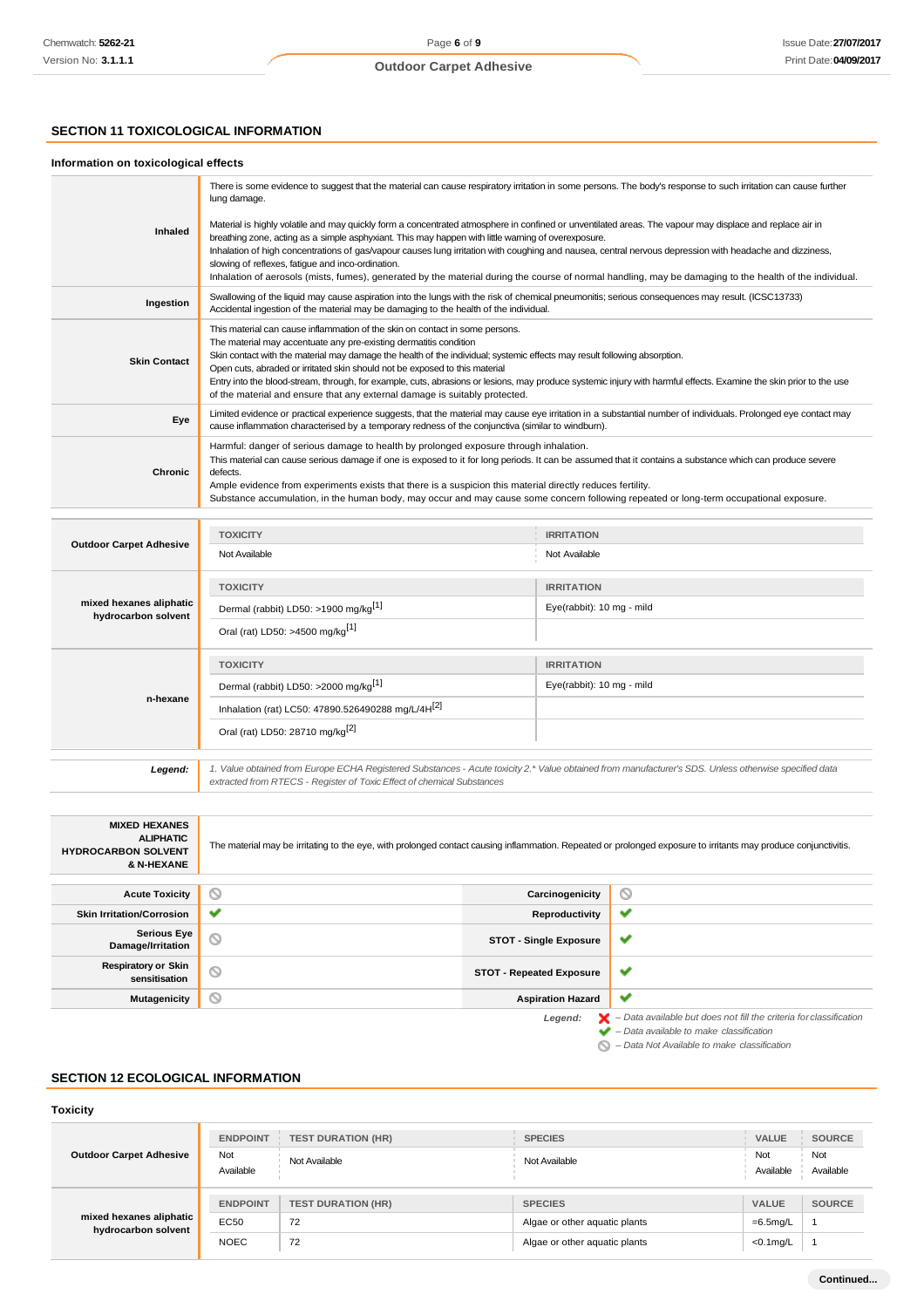| n-hexane | <b>ENDPOINT</b>                                                                                                                                     | <b>TEST DURATION (HR)</b> | <b>SPECIES</b> | <b>VALUE</b>         | <b>SOURCE</b> |
|----------|-----------------------------------------------------------------------------------------------------------------------------------------------------|---------------------------|----------------|----------------------|---------------|
|          | LC50                                                                                                                                                | 96                        | Fish           | 2.5 <sub>mq</sub> /L |               |
|          | <b>EC50</b>                                                                                                                                         | 48                        | Crustacea      | 3877.65mg/L          | - 4           |
|          |                                                                                                                                                     |                           |                |                      |               |
| Legend:  | Extracted from 1. IUCLID Toxicity Data 2. Europe ECHA Registered Substances - Ecotoxicological Information - Aquatic Toxicity 3. EPIWIN Suite V3.12 |                           |                |                      |               |

*(QSAR) - Aquatic Toxicity Data (Estimated) 4. US EPA, Ecotox database - Aquatic Toxicity Data 5. ECETOC Aquatic Hazard Assessment Data 6. NITE (Japan) - Bioconcentration Data 7. METI (Japan) - Bioconcentration Data 8. Vendor Data*

Toxic to aquatic organisms, may cause long-term adverse effects in the aquatic environment.

Do NOT allow product to come in contact with surface waters or to intertidal areas below the mean high water mark. Do not contaminate water when cleaning equipment or disposing of equipment wash-waters

Wastes resulting from use of the product must be disposed of on site or at approved waste sites. **DO NOT** discharge into sewer or waterways.

#### **Persistence and degradability**

| Ingredient | Persistence: Water/Soil | <b>Persistence: Air</b> |
|------------|-------------------------|-------------------------|
| n-hexane   | LOW                     | LOW                     |

### **Bioaccumulative potential**

| Ingredient | <b>Bioaccumulation</b>  |
|------------|-------------------------|
| n-hexane   | $MEDIUM (LogKOW = 3.9)$ |
|            |                         |

### **Mobility in soil**

| Ingredient | <b>Mobility</b>     |
|------------|---------------------|
| n-havana   | LOW ( $KOC = 149$ ) |

### **SECTION 13 DISPOSAL CONSIDERATIONS**

#### **Waste treatment methods**

|                            | DO NOT allow wash water from cleaning or process equipment to enter drains.                                                                                                           |
|----------------------------|---------------------------------------------------------------------------------------------------------------------------------------------------------------------------------------|
|                            | It may be necessary to collect all wash water for treatment before disposal.                                                                                                          |
|                            | In all cases disposal to sewer may be subject to local laws and regulations and these should be considered first.                                                                     |
|                            | ▶ Where in doubt contact the responsible authority.                                                                                                                                   |
| <b>Product / Packaging</b> | Recycle wherever possible.                                                                                                                                                            |
| disposal                   | ■ Consult manufacturer for recycling options or consult local or regional waste management authority for disposal if no suitable treatment or disposal facility<br>can be identified. |
|                            | Dispose of by: burial in a land-fill specifically licensed to accept chemical and / or pharmaceutical wastes or Incineration in a licensed apparatus (after                           |
|                            | admixture with suitable combustible material).                                                                                                                                        |
|                            | Decontaminate empty containers.                                                                                                                                                       |
|                            |                                                                                                                                                                                       |

### **SECTION 14 TRANSPORT INFORMATION**

| <b>Labels Required</b>       |                                                                |  |  |  |
|------------------------------|----------------------------------------------------------------|--|--|--|
|                              |                                                                |  |  |  |
| <b>Marine Pollutant</b>      |                                                                |  |  |  |
| <b>HAZCHEM</b>               | $\cdot$ 3YE                                                    |  |  |  |
| Land transport (ADG)         |                                                                |  |  |  |
| <b>UN number</b>             | 1133                                                           |  |  |  |
| UN proper shipping name      | ADHESIVES containing flammable liquid                          |  |  |  |
| Transport hazard class(es)   | Class<br>3<br>Subrisk Not Applicable                           |  |  |  |
| Packing group                | $\mathbf{II}$                                                  |  |  |  |
| <b>Environmental hazard</b>  | Environmentally hazardous                                      |  |  |  |
| Special precautions for user | Special provisions<br>Not Applicable<br>5L<br>Limited quantity |  |  |  |

**Air transport (ICAO-IATA / DGR)**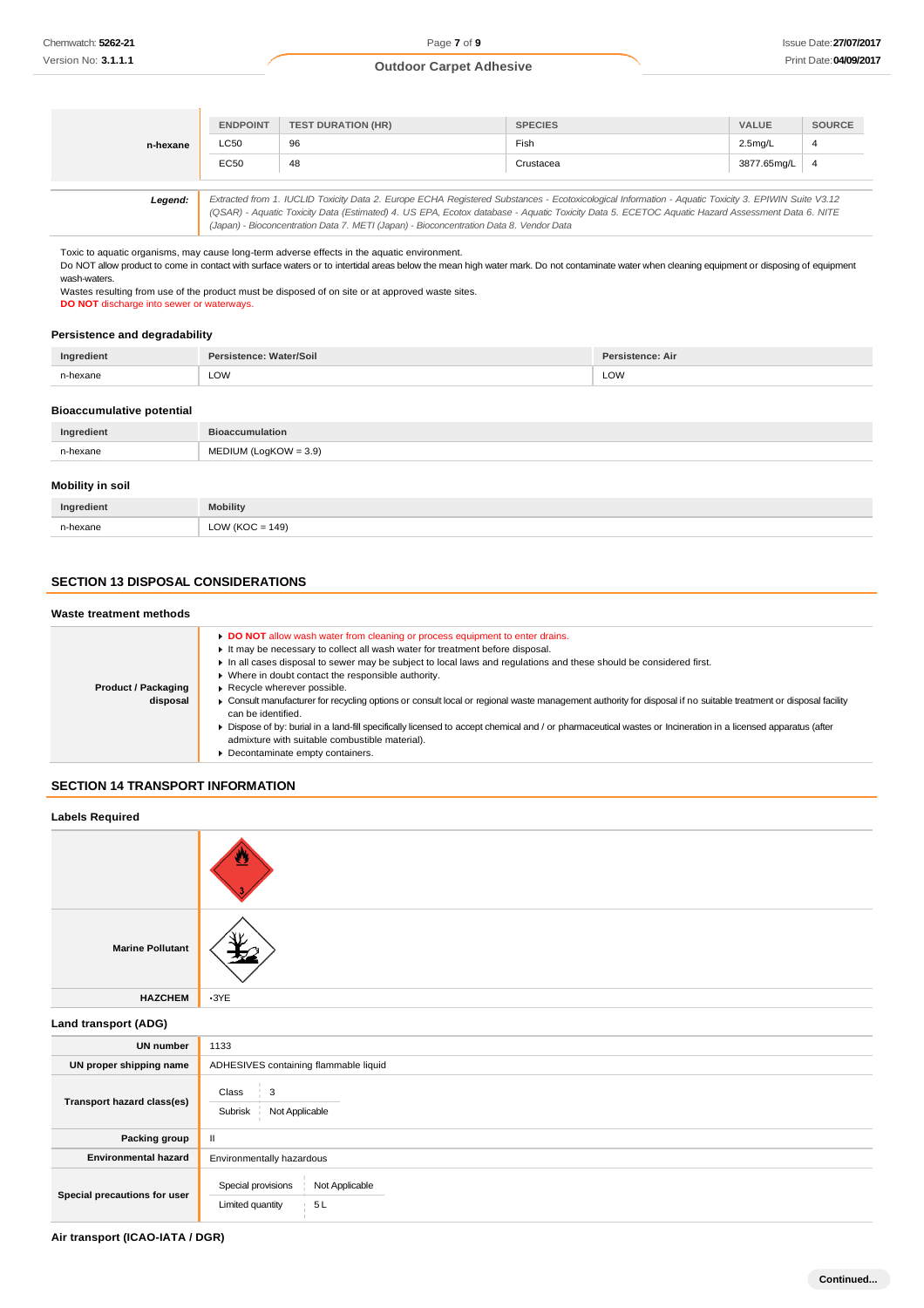| <b>UN number</b>             | 1133                                                      |                                       |                |  |
|------------------------------|-----------------------------------------------------------|---------------------------------------|----------------|--|
| UN proper shipping name      |                                                           | Adhesives containing flammable liquid |                |  |
|                              | <b>ICAO/IATA Class</b>                                    | 3                                     |                |  |
| Transport hazard class(es)   | ICAO / IATA Subrisk                                       | Not Applicable                        |                |  |
|                              | <b>ERG Code</b>                                           | 3L                                    |                |  |
| Packing group                | Ш                                                         |                                       |                |  |
| <b>Environmental hazard</b>  | Environmentally hazardous                                 |                                       |                |  |
|                              |                                                           |                                       |                |  |
|                              | Special provisions                                        |                                       | A <sub>3</sub> |  |
|                              | Cargo Only Packing Instructions                           |                                       | 364            |  |
|                              | Cargo Only Maximum Qty / Pack                             |                                       | 60L            |  |
| Special precautions for user | Passenger and Cargo Packing Instructions                  |                                       | 353            |  |
|                              | Passenger and Cargo Maximum Qty / Pack                    |                                       | 5 L            |  |
|                              | Passenger and Cargo Limited Quantity Packing Instructions |                                       | Y341           |  |
|                              | Passenger and Cargo Limited Maximum Qty / Pack            |                                       | 1 <sub>L</sub> |  |

### **Sea transport (IMDG-Code / GGVSee)**

| <b>UN number</b>             | 1133                                                                          |                                     |  |
|------------------------------|-------------------------------------------------------------------------------|-------------------------------------|--|
| UN proper shipping name      | ADHESIVES containing flammable liquid                                         |                                     |  |
| Transport hazard class(es)   | <b>IMDG Class</b><br>$\frac{1}{2}$ 3<br>Not Applicable<br><b>IMDG Subrisk</b> |                                     |  |
| Packing group                |                                                                               |                                     |  |
| <b>Environmental hazard</b>  | <b>Marine Pollutant</b>                                                       |                                     |  |
| Special precautions for user | <b>EMS Number</b><br>Special provisions<br><b>Limited Quantities</b>          | $F-E$ , S-D<br>Not Applicable<br>5L |  |

### **Transport in bulk according to Annex II of MARPOL and the IBC code**

Not Applicable

### **SECTION 15 REGULATORY INFORMATION**

### **Safety, health and environmental regulations / legislation specific for the substance or mixture**

### **MIXED HEXANES ALIPHATIC HYDROCARBON SOLVENT(64742-89-8.) IS FOUND ON THE FOLLOWING REGULATORY LISTS**

|                                                                                                                                                                                                                        | MIACD REARNES ALIFRATIC RTDROCARDON SOLVENT(04742-09-0.) IS FOUND ON THE FOLLOWING REGULATORT LISTS |                                                                        |                                                                                                                              |
|------------------------------------------------------------------------------------------------------------------------------------------------------------------------------------------------------------------------|-----------------------------------------------------------------------------------------------------|------------------------------------------------------------------------|------------------------------------------------------------------------------------------------------------------------------|
|                                                                                                                                                                                                                        | Australia Exposure Standards                                                                        |                                                                        | International Agency for Research on Cancer (IARC) - Agents Classified by the IARC<br>Monographs                             |
| Australia Hazardous Substances Information System - Consolidated Lists<br>Australia Inventory of Chemical Substances (AICS)                                                                                            |                                                                                                     |                                                                        | International Air Transport Association (IATA) Dangerous Goods Regulations - Prohibited List<br>Passenger and Cargo Aircraft |
|                                                                                                                                                                                                                        |                                                                                                     | N-HEXANE(110-54-3) IS FOUND ON THE FOLLOWING REGULATORY LISTS          |                                                                                                                              |
|                                                                                                                                                                                                                        | Australia Exposure Standards                                                                        |                                                                        | Australia Inventory of Chemical Substances (AICS)                                                                            |
|                                                                                                                                                                                                                        |                                                                                                     | Australia Hazardous Substances Information System - Consolidated Lists |                                                                                                                              |
|                                                                                                                                                                                                                        | <b>National Inventory</b>                                                                           | <b>Status</b>                                                          |                                                                                                                              |
| Y<br>Australia - AICS<br>Y<br>Canada - DSL<br>Canada - NDSL<br>N (n-hexane; mixed hexanes aliphatic hydrocarbon solvent)                                                                                               |                                                                                                     |                                                                        |                                                                                                                              |
|                                                                                                                                                                                                                        |                                                                                                     |                                                                        |                                                                                                                              |
|                                                                                                                                                                                                                        |                                                                                                     |                                                                        |                                                                                                                              |
| Y<br>China - IECSC                                                                                                                                                                                                     |                                                                                                     |                                                                        |                                                                                                                              |
| Europe - EINEC / ELINCS /<br>Y<br><b>NLP</b><br>N (mixed hexanes aliphatic hydrocarbon solvent)<br>Japan - ENCS<br>Y<br>Korea - KECI<br>Y<br>New Zealand - NZloC<br>Y<br>Philippines - PICCS<br>Y<br><b>USA - TSCA</b> |                                                                                                     |                                                                        |                                                                                                                              |
|                                                                                                                                                                                                                        |                                                                                                     |                                                                        |                                                                                                                              |
|                                                                                                                                                                                                                        |                                                                                                     |                                                                        |                                                                                                                              |
|                                                                                                                                                                                                                        |                                                                                                     |                                                                        |                                                                                                                              |
|                                                                                                                                                                                                                        |                                                                                                     |                                                                        |                                                                                                                              |
|                                                                                                                                                                                                                        |                                                                                                     |                                                                        |                                                                                                                              |
|                                                                                                                                                                                                                        |                                                                                                     |                                                                        |                                                                                                                              |

#### *Legend: Y = All ingredients are on the inventory N = Not determined or one or more ingredients are not on the inventory and are not exempt from listing(see specific ingredients in brackets)*

## **SECTION 16 OTHER INFORMATION**

#### **Other information**

Classification of the preparation and its individual components has drawn on official and authoritative sources as well as independent review by the Chemwatch Classification committee using